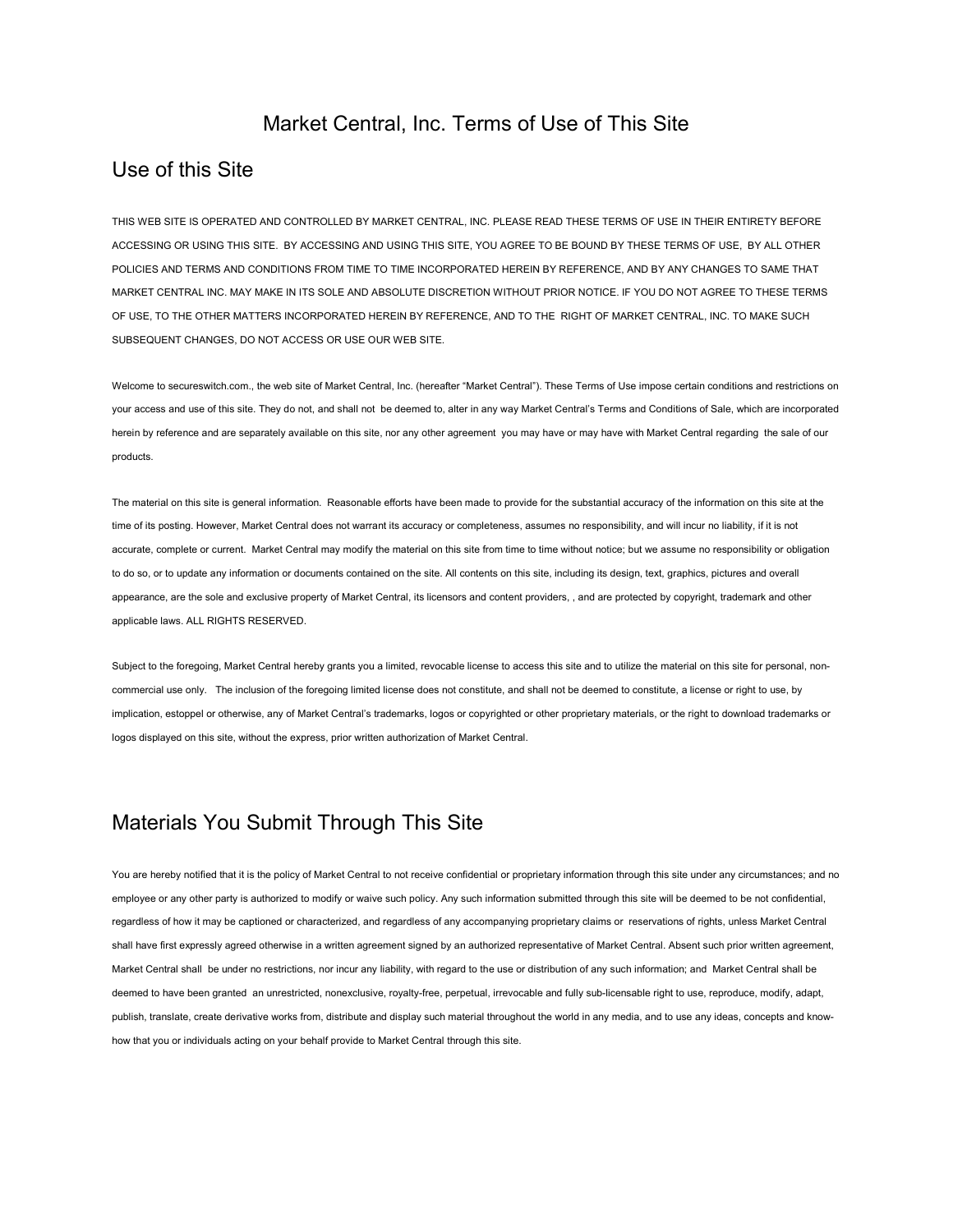### Linked Sites

As a convenience, this site contains, and may in the future contain, links to other web sites which are maintained by third parties and are not under the control of Market Central. Different terms of use, policies, privacy and data gathering practices may apply to the use of such linked sites. Market Central is not responsible for the content or reliability of such linked sites, or any other sites accessible through such linked sites. By including such links on this site, Market Central does not warrant or endorse any content of such linked or other sites, nor do we warrant any products or services offered through linked or other sites. Market Central cannot and does not exercise any oversight or control over any transactions between you and third parties who own or control such linked or other sites, and shall not be liable for any losses or damages of any kind incurred as a result of use of, or reliance on, any linked or other sites.

# Trademarks and Copyrights

The trademarks and logos appearing on this site are registered and unregistered trademarks owned by Market Central, Inc. and its licensors, and are protected by federal and other applicable trademark and copyright laws. Neither the display of any trademarks on this site, nor any content appearing on this site, shall grant, nor be construed as granting, by implication, estoppel, or otherwise, any license or right to download or use any trademark or logo displayed on this site without the owner's express prior written authorization, and in the case of Market Central the strict compliance with our Trademark and Logo Usage Guidelines which are incorporated herein by reference and are separately available on this site.

Market Central®, SecureSwitch®, SwitchMaster®, Data DeadBolt®, SecurePower®, HPM Sentry®, SignDriver®, Reliability at the Edge® and Security at the Edge®, are registered trademarks of Market Central, Inc.; and Reflect to Protect™ and Plug'n'Protect™ are trademarks of Market Central, Inc. ALL RIGHTS RESERVED. The display of the foregoing trademarks does not grant, and shall not be deemed to grant, a license or right of use to any party.

## **DISCLAIMERS**

USE OF THIS SITE IS PROVIDED ON AN "AS IS" BASIS, AND IS AT YOUR SOLE RISK. MARKET CENTRAL EXPRESSLY DISCLAIMS ANY AND ALL WARRANTIES OF ANY KIND, WHETHER EXPRESS, IMPLIED OR STATUTORY, INCLUDING BUT NOT LIMITED TO THE IMPLIED WARRANTIES OF MERCHANTABILITY, FITNESS FOR A PARTICULAR PURPOSE, AND NON-INFRINGEMENT. MARKET CENTRAL DOES NOT REPRESENT OR WARRANT THAT ACCESS TO THE SITE WILL BE UNINTERRUPTED OR ERROR-FREE; THAT THE SITE WILL BE SECURE; THAT THE SITE OR ITS SERVERS WILL BE FREE OF VIRUSES OR OTHER HARMFUL ELEMENTS; OR THAT INFORMATION ON THE SITE OR ANY LINKED SITE WILL BE CURRENT, ACCURATE, RELIABLE AND COMPLETE. MARKET CENTRAL RESERVES THE RIGHT FROM TIME TO TIME TO ADD, MODIFY OR REMOVE ANY AND ALL CONTENT ON THE SITE WITHOUT NOTICE. MARKET CENTRAL'S REFERENCES ON THE SITE TO PRODUCTS OR SERVICES OF THIRD PARTIES DO NOT CONSTITUTE, AND SHALL NOT BE DEEMED TO CONSTITUTE, ANY REPRESENTATION OR WARRANTY BY MARKET CENTRAL, NOR MARKET CENTRAL'S ENDORSEMENT, SPONSORSHIP OR RECOMMENDATION OF ANY SUCH PRODUCT OR SERVICE.

#### LIMITATION OF LIABILITY

IT IS RECOGNIZED AND ACKNOWLEDGED THAT THIS SITE IS MADE AVAILABLE WITHOUT CHARGE ON AN "AS IS" BASIS, AND THAT MARKET CENTRAL DOES NOT WARRANT ITS SECURITY, THE ACCURACY OR COMPLETENESS OF ITS CONTENT, NOR ANY PRODUCTS OR SERVICES OFFERED BY THIRD PARTIES THROUGH LINKED OR OTHER SITES. ACCORDINGLY, NEITHER MARKET CENTRAL NOR ITS AFFILIATES, SUPPLIERS OR THIRD PARTY CONTENT PROVIDERS WILL BE LIABLE FOR ANY DIRECT, INDIRECT, PUNITIVE, EXEMPLARY, INCIDENTAL, SPECIAL, CONSEQUENTIAL OR OTHER DAMAGES OF ANY KIND OR CHARACTER WHATSOEVER, INCLUDING ATTORNEYS FEES AND COSTS, ARISING OUT OF OR IN ANY WAY RELATED TO USE OF THIS SITE, OR ANY OTHER SITE ACCESSED THROUGH A LINK FROM THIS SITE, OR THE DELAY OR INABILITY TO USE THIS SITE, OR FOR ANY INFORMATION, PRODUCTS OR SERVICES ON ANY LINKED OR OTHER SITE, OR OTHERWISE ARISING